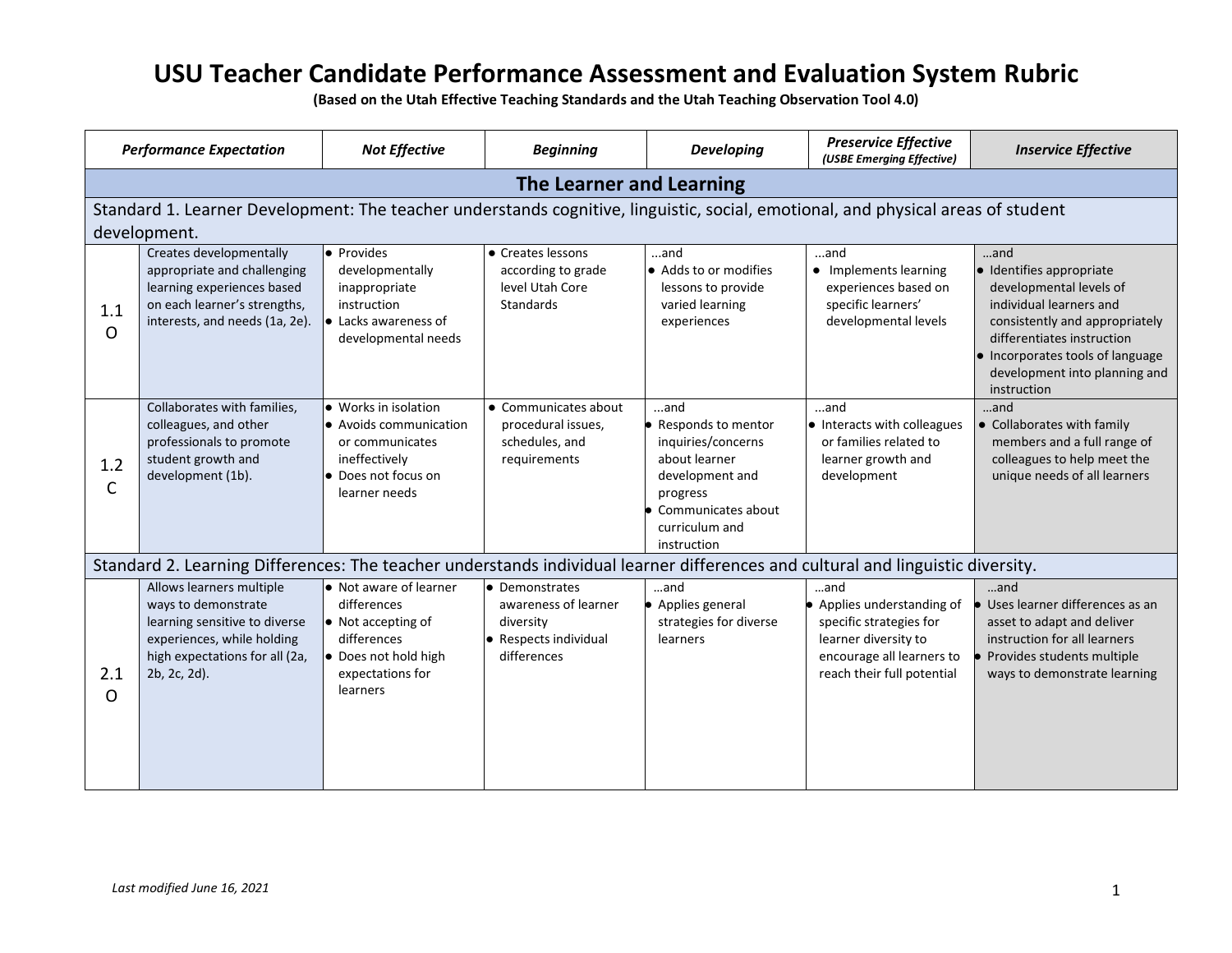|                 | <b>Performance Expectation</b>                                                                                                                                                                                                                | <b>Not Effective</b>                                                                                                             | <b>Beginning</b>                                                                           | <b>Developing</b>                                                                                                                                                                                             | <b>Preservice Effective</b><br>(USBE Emerging Effective)                                                                                                                                     | <b>Inservice Effective</b>                                                                                                                                                                                                                                                                                                              |  |  |  |
|-----------------|-----------------------------------------------------------------------------------------------------------------------------------------------------------------------------------------------------------------------------------------------|----------------------------------------------------------------------------------------------------------------------------------|--------------------------------------------------------------------------------------------|---------------------------------------------------------------------------------------------------------------------------------------------------------------------------------------------------------------|----------------------------------------------------------------------------------------------------------------------------------------------------------------------------------------------|-----------------------------------------------------------------------------------------------------------------------------------------------------------------------------------------------------------------------------------------------------------------------------------------------------------------------------------------|--|--|--|
|                 | Standard 3. Learning Environments: The teacher works with learners to create environments that support individual and collaborative<br>learning, encouraging positive social interaction, active engagement in learning, and self-motivation. |                                                                                                                                  |                                                                                            |                                                                                                                                                                                                               |                                                                                                                                                                                              |                                                                                                                                                                                                                                                                                                                                         |  |  |  |
| 3.1<br>O        | Develops learning<br>experiences that engage and<br>support students as self-<br>directed learners who<br>internalize classroom<br>routines, expectations, and<br>procedures (3a).                                                            | <b>Does not have a</b><br>schedule planned<br>$\bullet$ Has unorganized and<br>lengthy transitions<br>• Loses instructional time | $\bullet$ Plans a schedule.<br>routines, and<br>behavioral expectations                    | and<br>• Communicates schedule,<br>routines, and behavioral<br>expectations to students                                                                                                                       | and<br>$\bullet$ Implements the daily<br>schedule<br>l● Holds students<br>accountable to follow<br>routines and<br>behavioral<br>expectations                                                | and<br>• Provides explicit direction so that<br>learners know what to do and<br>when to do it<br>Supports each learner as he/she<br>establishes expectations and<br>develops responsibility for his/her<br>own behavior                                                                                                                 |  |  |  |
| 3.2<br>$\Omega$ | Collaborates with students to<br>establish a positive learning<br>climate of openness,<br>respectful interactions,<br>support, and inquiry (3b).                                                                                              | Demonstrates negative<br>demeanor<br>• Reprimands frequently<br>• Leaves students<br>unattended                                  | • Communicates with<br>students using<br>developmentally<br>appropriate language           | and<br>• Communicates explicitly<br>the expectations for<br>classroom interactions<br>• Provides opportunities<br>for teacher-student<br>interactions<br>• Provides opportunities<br>for student interactions | and<br>• Maintains positive<br>interactions with and<br>among students                                                                                                                       | and<br>$\bullet$ Collaborates with students to<br>establish a positive learning<br>climate of openness, respectful<br>interactions, support, and inquiry<br>• Organizes student learning teams<br>for the purpose of developing<br>cooperation, collaboration, and<br>student leadership<br>Promotes learner inquiry and<br>exploration |  |  |  |
| 3.3<br>O        | Utilizes positive classroom<br>management strategies,<br>including the resources of<br>time, space, and attention,<br>effectively (3c, 3d).                                                                                                   | • Uses time, space, and<br>attention ineffectively<br><b>Does not have</b><br>management plan                                    | • Plans classroom<br>management strategies<br>• Plans instruction for the<br>allotted time | and<br>Paces instruction<br>appropriate for student<br>learning<br>• Addresses inappropriate<br>student behavior                                                                                              | and<br>• Implements classroom<br>management strategies<br>• Encourages learners to<br>be engaged with the<br>content<br>• Manages time, space,<br>and attention to<br>increase participation | and<br>· Uses differentiated management<br>strategies focusing on individual<br>learner need<br>Gains and maintains student attention<br>through active participation<br>• Adjusts instructional pacing and<br>transitions to maintain learner<br>participation and support learning                                                    |  |  |  |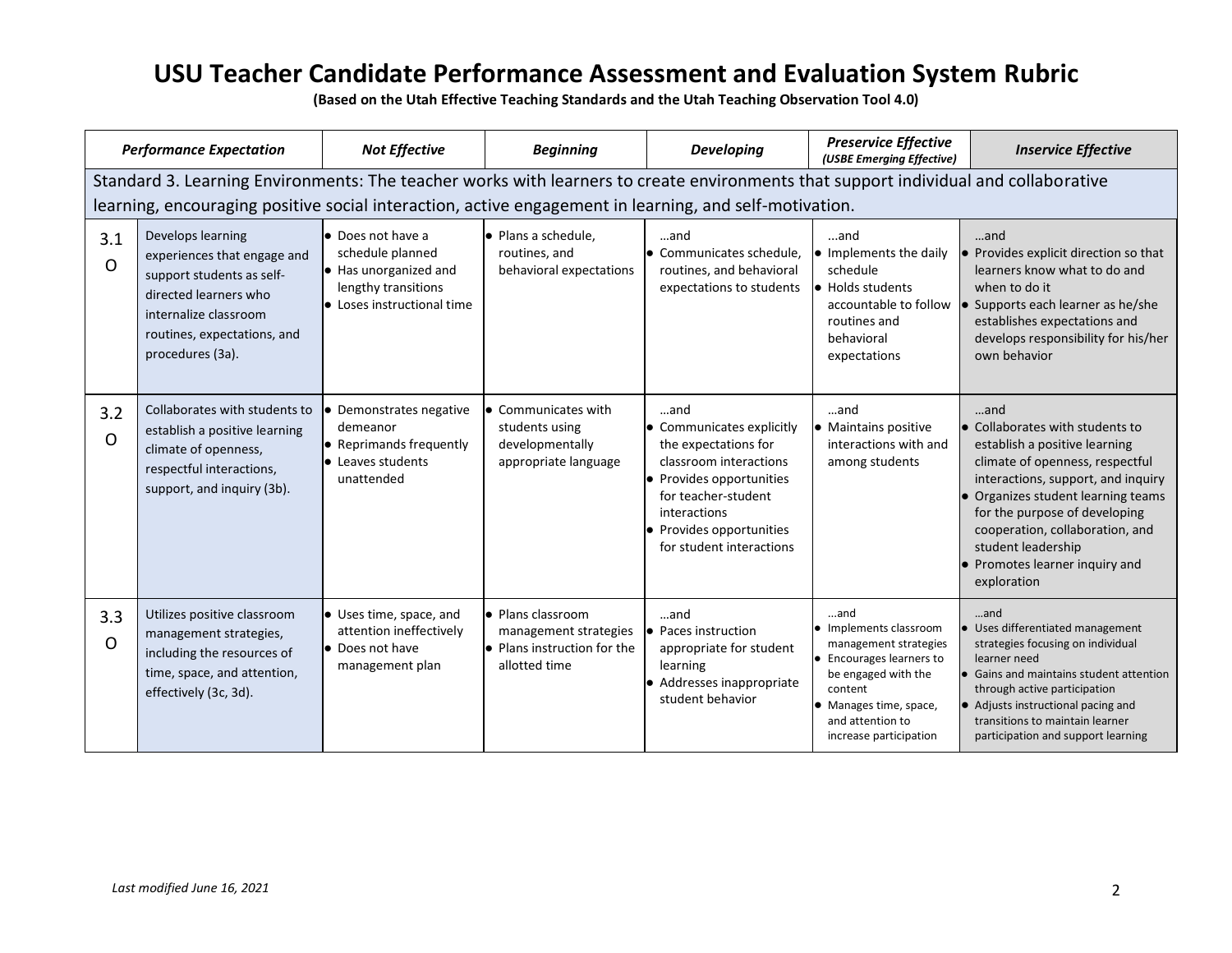|                 | <b>Performance Expectation</b>                                                                                                                                                                                                                                | <b>Not Effective</b>                                                      | <b>Beginning</b>                                                  | <b>Developing</b>                                                                                                 | <b>Preservice Effective</b><br>(USBE Emerging Effective)                                                                                                                                                                                                      | <b>Inservice Effective</b>                                                                                                                                                                                                                                                                                                  |  |  |  |
|-----------------|---------------------------------------------------------------------------------------------------------------------------------------------------------------------------------------------------------------------------------------------------------------|---------------------------------------------------------------------------|-------------------------------------------------------------------|-------------------------------------------------------------------------------------------------------------------|---------------------------------------------------------------------------------------------------------------------------------------------------------------------------------------------------------------------------------------------------------------|-----------------------------------------------------------------------------------------------------------------------------------------------------------------------------------------------------------------------------------------------------------------------------------------------------------------------------|--|--|--|
|                 |                                                                                                                                                                                                                                                               |                                                                           | <b>Instructional Practice</b>                                     |                                                                                                                   |                                                                                                                                                                                                                                                               |                                                                                                                                                                                                                                                                                                                             |  |  |  |
|                 | Standard 4. Content Knowledge: The teacher understands the central concepts, tools of inquiry, and structures of the discipline.                                                                                                                              |                                                                           |                                                                   |                                                                                                                   |                                                                                                                                                                                                                                                               |                                                                                                                                                                                                                                                                                                                             |  |  |  |
| 4.1<br>$\Omega$ | Bases instruction on accurate<br>content knowledge using<br>multiple representations of<br>concepts and appropriate<br>academic language (4a, 4c,<br>4d, 4e, 7c).                                                                                             | $\bullet$ Provides inaccurate<br>lesson content                           | • Demonstrates content<br>knowledge                               | …and<br>$\bullet$ Uses more than one<br>way to explain concept<br>• Uses accurate academic<br>language            | and<br>• Models critical and/or<br>creative thinking in the<br>content area<br>• Supports learner use of<br>content-specific<br>academic language                                                                                                             | …and<br>· Uses multiple representations &<br>explanations of concepts to<br>deepen each learner's<br>understanding<br>• Models and expects learners to<br>evaluate, create, & think<br>critically about the content<br>• Analyzes learner errors and<br>misconceptions in order to<br>redirect, focus, & deepen<br>learning |  |  |  |
|                 | Standard 5. Assessment: The teacher uses multiple methods of assessment to engage learners in their own growth, monitor learner progress,<br>guide planning and instruction, and determine whether the outcomes described in content standards have been met. |                                                                           |                                                                   |                                                                                                                   |                                                                                                                                                                                                                                                               |                                                                                                                                                                                                                                                                                                                             |  |  |  |
| 5.1<br>$\Omega$ | Uses data sources to assess<br>the effectiveness of<br>instruction and to make<br>adjustments in planning and<br>instruction (5a, 5c, 5d, 8a).                                                                                                                | • Does not collect or use<br>data                                         | $\bullet$ Collects data                                           | and<br>• Analyzes data to<br>document student<br>learning<br>• Uses formative<br>assessment during<br>instruction | and<br>$\bullet$ Uses data to evaluate the<br>outcomes of teaching<br>• Monitors learning and<br>adjusts instruction during<br>the lesson                                                                                                                     | and<br>• Targets instructional, intervention,<br>and enrichment strategies based<br>on data.<br>· Uses multiple formative and<br>summative assessments to make<br>ongoing adjustments in instruction<br>based on a wide range of<br>individual learner needs                                                                |  |  |  |
| 5.2<br>C        | Documents student progress<br>and provides descriptive<br>feedback to student,<br>parent/guardian, and other<br>stakeholders in a variety of<br>ways (5b, 5e).                                                                                                | • Does not document<br>learner progress<br>• Does not provide<br>feedback | • Documents learner<br>progress<br>• Provides general<br>feedback | and<br>• Provides specific and<br>timely feedback                                                                 | and<br>• Provides feedback to<br>individuals and groups based<br>on identified elements of<br>quality work (e.g. rubrics,<br>checklists, exemplars)<br>• Shares assessment feedback<br>with parents/guardians<br>under the direction of the<br>mentor teacher | and<br>• Uses a variety of effective formats<br>to document and provide<br>feedback on learner progress.<br>• Initiates ongoing, open<br>communication between home<br>and school about learner progress.<br>• Provides timely, descriptive, and<br>specific feedback to individuals<br>and groups.                         |  |  |  |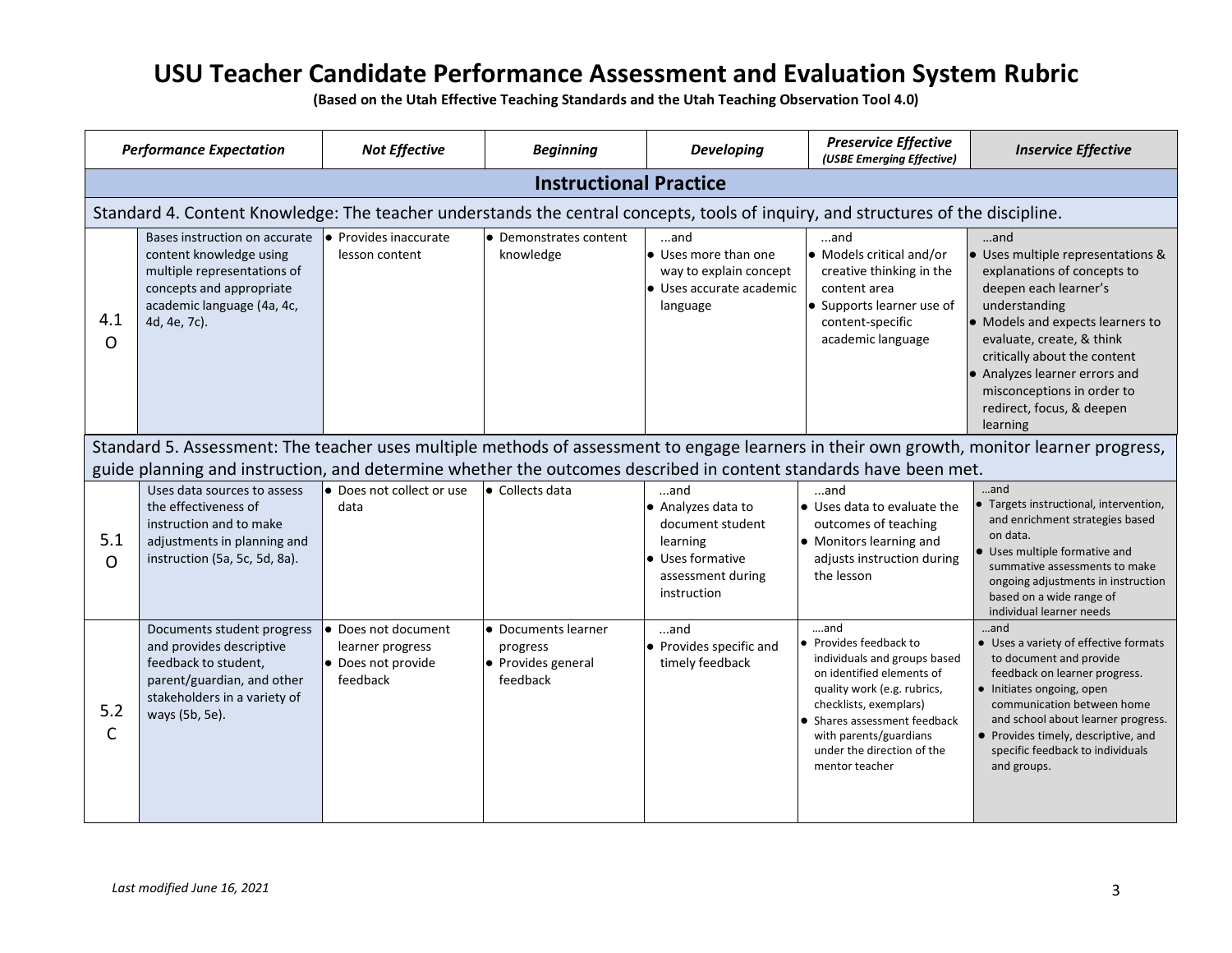|          | <b>Performance Expectation</b>                                                                                                                                                                                                     | Not Effective                                                                                                                                                                    | <b>Beginning</b>                                                                      | <b>Developing</b>                                                                             | <b>Preservice Effective</b><br>(USBE Emerging Effective)                                                                                  | <b>Inservice Effective</b>                                                                                                                                                                                                                                                                                                                                                                           |  |
|----------|------------------------------------------------------------------------------------------------------------------------------------------------------------------------------------------------------------------------------------|----------------------------------------------------------------------------------------------------------------------------------------------------------------------------------|---------------------------------------------------------------------------------------|-----------------------------------------------------------------------------------------------|-------------------------------------------------------------------------------------------------------------------------------------------|------------------------------------------------------------------------------------------------------------------------------------------------------------------------------------------------------------------------------------------------------------------------------------------------------------------------------------------------------------------------------------------------------|--|
| 5.3<br>C | Designs or selects pre-<br>assessments, formative, and<br>summative assessments in a<br>variety of formats that align<br>to learning objectives and<br>engage the learner in<br>demonstrating knowledge<br>and skills (5a).        | • Does not assess<br>student learning<br>• Assessment is<br>inappropriate                                                                                                        | • Plans assessment<br>within lessons plans<br>• Lesson plans include an<br>assessment | and<br>· Designs, selects, or<br>adapts assessments<br>that align with learning<br>objectives | …and<br>• Uses a variety of<br>assessment formats to<br>evaluate student<br>learning                                                      | and<br>• Designs assessments in a<br>variety of formats that match<br>learning objectives and Utah<br>Common Core standards<br>• Selected assessment(s)<br>differentiate levels of student<br>learning allowing the teacher to<br>reteach missed concepts<br>· Selected assessments(s)<br>accounts for individual learning<br>styles and multicultural<br>differences of learners<br>minimizing bias |  |
|          | Standard 6. Instructional Planning: The teacher plans instruction to support students in meeting rigorous learning goals by drawing upon<br>knowledge of content areas, Utah Core Standards, practices, and the community context. |                                                                                                                                                                                  |                                                                                       |                                                                                               |                                                                                                                                           |                                                                                                                                                                                                                                                                                                                                                                                                      |  |
|          |                                                                                                                                                                                                                                    |                                                                                                                                                                                  |                                                                                       |                                                                                               |                                                                                                                                           |                                                                                                                                                                                                                                                                                                                                                                                                      |  |
| 6.1<br>C | Demonstrates knowledge of<br>the Utah Core Standards<br>and references them in<br>short- and long-term<br>planning (4b, 6a).                                                                                                       | Unfamiliar with Utah<br>Core Standards<br>• Instructional materials<br>do not align with<br>standards<br>• No evidence of<br>learning objectives<br>• No evidence of<br>planning | • Includes Utah Core<br>Standards in lesson plans                                     | and<br>· Includes appropriate<br>learning objectives<br>based on Utah Core<br>Standards       | and<br>• Aligns daily instruction<br>with Utah Core<br><b>Standards</b><br>• Selects instructional<br>materials that support<br>standards | and<br>• Plans and implements short-<br>and long-term learning<br>experiences that reference Utah<br>Core Standards learning<br>objectives and content<br>• Organizes and adapts learning<br>experiences and materials to<br>align with the Utah Core<br><b>Standards</b><br>• Adapts pre-determined plans,<br>materials, and timeframes to<br>meet individual learner needs                         |  |
| 6.2<br>C | Integrates cross-disciplinary<br>skills into instruction to<br>purposefully engage<br>learners in applying content<br>knowledge (6b, 6e).                                                                                          | · Does not acknowledge<br>the importance of<br>integrating cross-<br>disciplinary skills (e.g.,<br>critical thinking,<br>problem solving,<br>creativity,<br>communication)       | • Acknowledges the<br>importance of<br>integrating cross-<br>disciplinary skills      | and<br>• Plans lessons in which<br>cross-disciplinary skills<br>are modeled                   | and<br>• Plans lessons that<br>engage students in<br>using cross-disciplinary<br>skills                                                   | and<br>• Plans lessons that demonstrate<br>how knowledge and skills<br>transfer to other content areas<br>• Designs learning experiences<br>that promote the application of<br>knowledge in multiple content<br>areas                                                                                                                                                                                |  |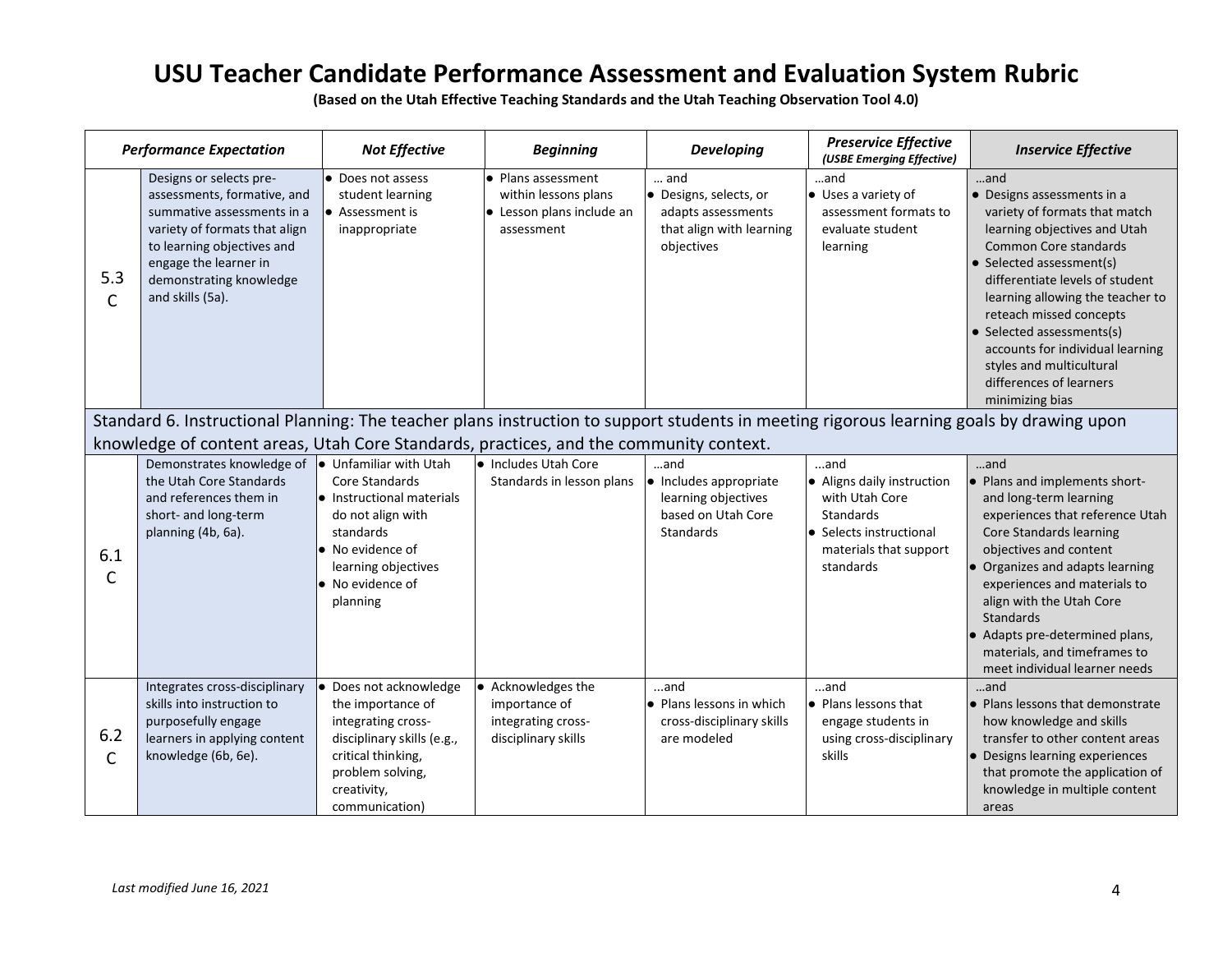|                     | <b>Performance Expectation</b>                                                                                                                                                                                                                                | <b>Not Effective</b>                                                                                                                                      | <b>Beginning</b>                                                                                                                                                                | <b>Developing</b>                                                                                          | <b>Preservice Effective</b><br>(USBE Emerging Effective)                                                                                                                                                                                            | <b>Inservice Effective</b>                                                                                                                                                                                                                                              |  |  |  |
|---------------------|---------------------------------------------------------------------------------------------------------------------------------------------------------------------------------------------------------------------------------------------------------------|-----------------------------------------------------------------------------------------------------------------------------------------------------------|---------------------------------------------------------------------------------------------------------------------------------------------------------------------------------|------------------------------------------------------------------------------------------------------------|-----------------------------------------------------------------------------------------------------------------------------------------------------------------------------------------------------------------------------------------------------|-------------------------------------------------------------------------------------------------------------------------------------------------------------------------------------------------------------------------------------------------------------------------|--|--|--|
|                     | Standard 7. Instructional Strategies: The teacher uses various instructional strategies to ensure that all learners develop a deep<br>understanding of content areas and their connections and build skills to apply and extend knowledge in meaningful ways. |                                                                                                                                                           |                                                                                                                                                                                 |                                                                                                            |                                                                                                                                                                                                                                                     |                                                                                                                                                                                                                                                                         |  |  |  |
| 7.1<br>$\mathsf{O}$ | Practices a range of<br>developmentally, culturally,<br>and linguistically appropriate<br>instructional strategies to<br>meet the needs of individuals<br>and groups of learners (2b,<br>2e, 6c, 7a, 7b).                                                     | · Inappropriate<br>strategies<br>• No variety of strategies<br>• Insensitivity to<br>individual differences<br>$\bullet$ No adjustments to<br>instruction | • Uses instructional<br>strategies focused on<br>lesson objectives                                                                                                              | $\dots$ and<br>• Incorporates various<br>instructional strategies                                          | and<br>· Identifies each learner's<br>diverse learning<br>strengths and needs<br>• Attempts to adjust<br>instruction based on<br>the developmental,<br>cultural, or linguistic<br>needs of the students<br>in individual or small<br>group settings | and<br>Monitors and adjusts instruction<br>in response to developmental,<br>cultural, and linguistic needs of<br>individuals and groups of<br><b>learners</b><br>• Differentiates instruction by<br>using a variety of appropriate<br>strategies                        |  |  |  |
| 7.2<br>$\Omega$     | Provides multiple<br>opportunities for students to<br>develop higher-order and<br>meta-cognitive skills (3f, 6d,<br>7e).                                                                                                                                      | • Is not familiar with<br>higher-order and<br>metacognitive skills                                                                                        | • Uses instructional<br>strategies focused on<br>lower-order thinking<br>skills<br>(e.g., uses<br>memorization, recall,<br>and rote knowledge for<br>most<br>assessments/tasks) | and<br>• Uses instructional<br>strategies in which<br>higher-order thinking<br>skills are modeled          | and<br>• Uses instructional<br>strategies that engage<br>learners in higher-order<br>thinking                                                                                                                                                       | and<br>• Provides learners with explicit<br>instruction to analyze,<br>synthesize, and make decisions<br>• Provides opportunities for<br>learners to reflect on their own<br>learning<br>• Provides opportunities for<br>students to generate and<br>evaluate new ideas |  |  |  |
| 7.3<br>O            | Supports and expands each<br>learner's communication<br>skills through reading,<br>writing, listening, and<br>speaking (3f, 7d).                                                                                                                              | • Communication skills<br>are not taught or<br>developed specifically<br>• No opportunities for<br>learner communication                                  | • Engages learners in<br>listening and/or reading<br>during instruction                                                                                                         | $\dots$ and<br>• Allows learners to<br>contribute through<br>speaking or writing as<br>part of instruction | $\dots$ and<br>• Provides opportunities<br>for learners to practice<br>communication skills,<br>including reading,<br>writing, listening, and<br>speaking                                                                                           | and<br>• Teaches content-specific<br>reading, reading, writing,<br>listening, and speaking skills for<br>effective communication<br>• Provides opportunities for<br>learners to expand<br>communication skills to<br>articulate thoughts and ideas                      |  |  |  |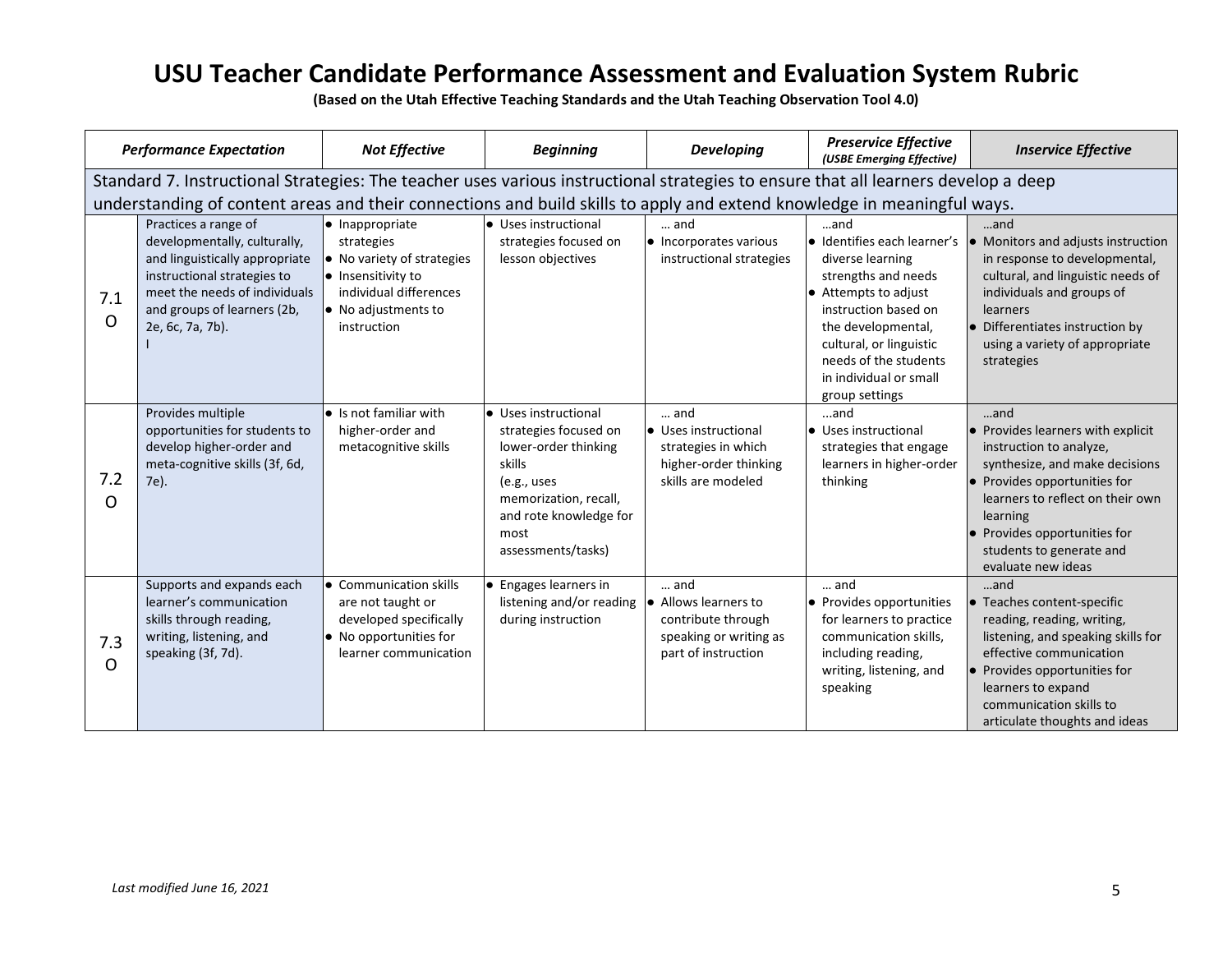| <b>Performance Expectation</b> |                                                                                                                                        | <b>Not Effective</b>                                                         | <b>Beginning</b>                                             | <b>Developing</b>                                                                                                          | <b>Preservice Effective</b><br>(USBE Emerging Effective)                                                                                           | <b>Inservice Effective</b>                                                                                                                                                                                                                                                                                                   |
|--------------------------------|----------------------------------------------------------------------------------------------------------------------------------------|------------------------------------------------------------------------------|--------------------------------------------------------------|----------------------------------------------------------------------------------------------------------------------------|----------------------------------------------------------------------------------------------------------------------------------------------------|------------------------------------------------------------------------------------------------------------------------------------------------------------------------------------------------------------------------------------------------------------------------------------------------------------------------------|
| 7.4<br>$\Omega$                | Uses a variety of available<br>and appropriate technology<br>and resources to support<br>learning (3e, 7f, 7g).<br>InTASC <sub>8</sub> | • Does not use available<br>technology                                       | • Uses teacher-centered<br>technologies                      | and<br>• Uses technology to<br>engage students                                                                             | $\dots$ and<br>● Uses student-centered<br>technologies in ways<br>that promote learning                                                            | and<br>$\bullet$ Evaluates and uses various<br>technologies to support content<br>and skill development<br>• Incorporates technology to<br>extend learner content<br>knowledge and skill<br>development                                                                                                                      |
| 7.5<br>$\Omega$                | Develops learners' abilities to<br>find and use information to<br>solve real-world problems<br>(7g, 7f).                               | • Sources not<br>appropriate for<br>instruction                              | • Provides multiple<br>appropriate sources                   | $\dots$ and<br>• Uses multiple<br>appropriate sources of<br>information during<br>instruction                              | and<br>Engages learners in<br>l.<br>using multiple,<br>appropriate sources of<br>information                                                       | and<br>• Develops each learner's ability<br>to find, understand, and analyze<br>diverse sources of information<br>• Provides opportunities for<br>learners to use multiple sources<br>of information for quality and<br>accuracy.                                                                                            |
|                                |                                                                                                                                        |                                                                              | <b>Professional Responsibility</b>                           |                                                                                                                            |                                                                                                                                                    |                                                                                                                                                                                                                                                                                                                              |
|                                | practice to meet the needs of each learner.                                                                                            |                                                                              |                                                              |                                                                                                                            |                                                                                                                                                    | Standard 8. Reflection and Continuous Growth: The teacher is a reflective practitioner who uses evidence to continually evaluate and adapt                                                                                                                                                                                   |
| 8.1<br>C                       | Adapts and improves<br>practice based on reflection<br>and new learning (8b, 8c, 8d,<br>8e).                                           | <b>.</b> Does not reflect on<br>instruction<br>• Does not accept<br>feedback | Attends to feedback<br>from mentor teacher<br>and supervisor | and<br>• Develops a plan to<br>improve practice in<br>response to feedback.<br>• Self-reflects on lesson<br>effectiveness. | and<br>• Applies feedback from<br>mentor teachers,<br>supervisors, and self-<br>reflection to improve<br>teaching and learning in<br>the classroom | and<br>• Applies current professional<br>learning to classroom practice,<br>consistent with its intent.<br>• Acknowledges the impact of<br>bias on own teaching.<br>• Collaborates with supervisor to<br>develop a professional learning<br>plan based on data and the<br><b>Utah Effective Teaching</b><br><b>Standards</b> |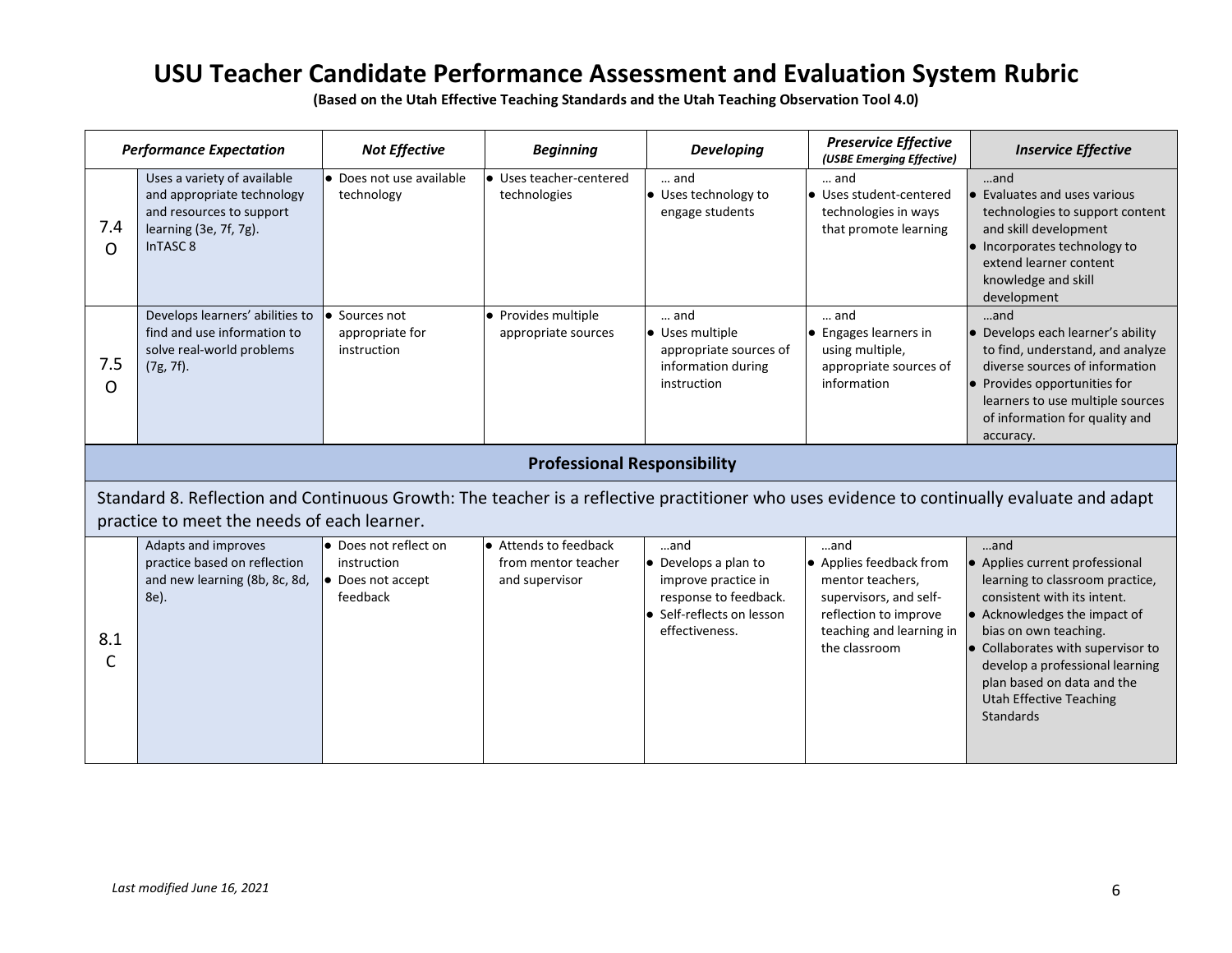| <b>Performance Expectation</b> |                                                                                                                                                                                                                                                                 | <b>Not Effective</b>                                                                                                                                                                                                                     | <b>Beginning</b>                                                                                                                                                                                                                                        | <b>Developing</b>                                                                                                            | <b>Preservice Effective</b><br>(USBE Emerging Effective)                                                                                                                  | <b>Inservice Effective</b>                                                                                                                                                                                                                         |  |  |  |
|--------------------------------|-----------------------------------------------------------------------------------------------------------------------------------------------------------------------------------------------------------------------------------------------------------------|------------------------------------------------------------------------------------------------------------------------------------------------------------------------------------------------------------------------------------------|---------------------------------------------------------------------------------------------------------------------------------------------------------------------------------------------------------------------------------------------------------|------------------------------------------------------------------------------------------------------------------------------|---------------------------------------------------------------------------------------------------------------------------------------------------------------------------|----------------------------------------------------------------------------------------------------------------------------------------------------------------------------------------------------------------------------------------------------|--|--|--|
|                                | Standard 9. Leadership and Collaboration: The teacher is a leader who engages collaboratively with learners, families, colleagues, and<br>community members to build a shared vision and supportive professional culture focused on student growth and success. |                                                                                                                                                                                                                                          |                                                                                                                                                                                                                                                         |                                                                                                                              |                                                                                                                                                                           |                                                                                                                                                                                                                                                    |  |  |  |
| 9.1                            | Participates actively in<br>decision-making processes,<br>while building a shared<br>culture that affects the<br>school and larger educational<br>community (9a, 9b, 9d, 9e).                                                                                   | $\bullet$ Fails to fulfill required<br>duties (e.g., contracted<br>school day, etc.)<br>• Displays lack of respect<br>for<br>colleagues/classmates<br><b>Blames others.</b><br>including students, for<br>lack of success                | $\bullet$ Participates in required<br>school activities<br><b>•</b> Communicates with<br>colleagues/classmates<br>when required                                                                                                                         | and<br><b>•</b> Attends and<br>participates in team<br>meetings and other<br>collaborative<br>opportunities, when<br>invited | and<br>• Acknowledges own<br>actions that lead to<br>success of all learners<br><b>•</b> Maintains cordial<br>professional<br>relationships with<br>colleagues/classmates | and<br>$\bullet$ Participates with colleagues and<br>collaborates in decision making<br>• Accepts responsibility for the<br>success of all learners                                                                                                |  |  |  |
| 9.2                            | Advocates for the learners,<br>the school, the community,<br>and the profession (9c).                                                                                                                                                                           | $\bullet$ Lacks respect for<br>learners and families<br><b>•</b> Communicates<br>negatively about<br>learners, families, or<br>the profession<br>lo Interacts<br>inappropriately with<br>learners, families, or<br>colleagues/classmates | • Respects learners,<br>families, and the<br>profession<br>Communicates<br>$\bullet$<br>positively about<br>learners, families, and<br>the profession<br>$\bullet$ Interacts appropriately<br>with learners,<br>classmates, colleagues,<br>and families | …and<br>• Positively represents<br>the profession, school,<br>and university                                                 | and<br>• Contributes to learner<br>success by responding<br>to learner and/or<br>family/community<br>concerns                                                             | and<br>• Advocates for all students to be<br>prepared for high school<br>graduation and future school<br>work success<br>• Seeks opportunities to make a<br>positive impact on teaching<br>quality, school improvement,<br>and student achievement |  |  |  |